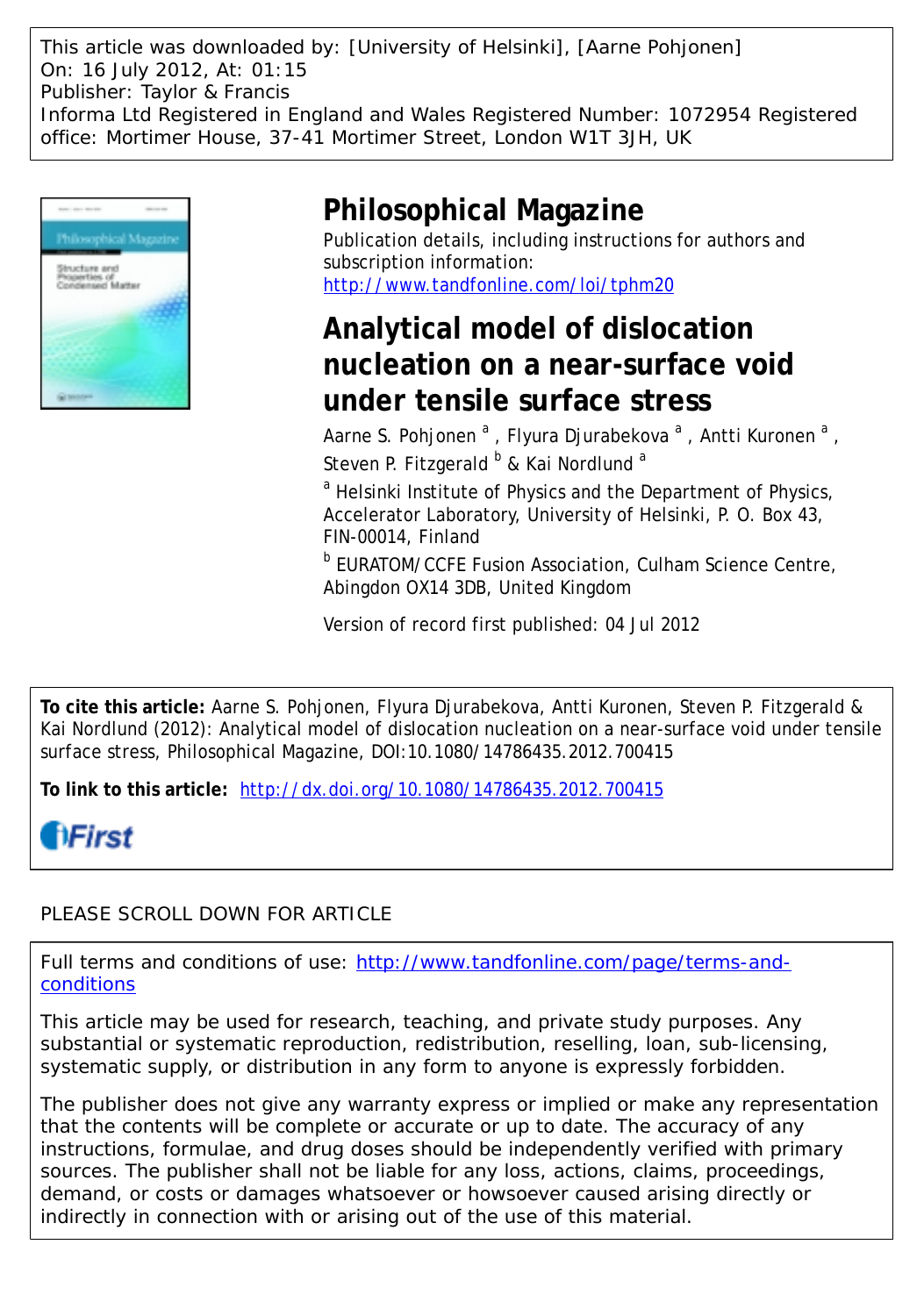

### Analytical model of dislocation nucleation on a near-surface void under tensile surface stress

Aarne S. Pohjonen<sup>a\*</sup>, Flyura Djurabekova<sup>a</sup>, Antti Kuronen<sup>a</sup>, Steven P. Fitzgerald<sup>b</sup> and Kai Nordlund<sup>a</sup>

<sup>a</sup>Helsinki Institute of Physics and the Department of Physics, Accelerator Laboratory, University of Helsinki, P. O. Box 43, FIN-00014, Finland; <sup>b</sup>EURATOM/CCFE Fusion Association, Culham Science Centre, Abingdon OX14 3DB, United Kingdom

(Received 7 November 2011; final version received 30 May 2012)

We have analyzed in detail the mechanism leading to tip growth on a surface which operates via nucleation of dislocations on a near-surface void under tensile surface stress. We derived a simplified analytical model describing the relevant physical factors related to the observed linearity between the void radius and the maximum depth of the void for the growth to occur. The model is based on the direct numerical calculation of atomic level stresses in the simulated system. Based on the present model we can estimate this maximum depth for a void of a certain size under a given stress in the size range which is beyond the feasibility of the molecular dynamics simulation method.

Keywords: void; surface protrusion; dislocations; metal; surface; electrical breakdown; copper

#### 1. Introduction

Understanding the initiation mechanisms of vacuum electrical breakdown under high electric fields is of great scientific and technological interest. For example, the development of the next generation of linear colliders is impeded by the frequent occurrence of electrical breakdowns near the metal surfaces of accelerating structures [1,2]. Damage due to electrical breakdowns is also relevant in the context of the future fusion test reactor, ITER, where the erosion of material due to electrical arcs on tungsten divertors [3] has been found to be comparable to the erosion due to sputtering [4].

Prior to breakdown, electron currents are measured originating from random spots on the cathode [5]. These currents can be explained by the local enhancement of the electric field due to the formation of protrusions on the cathode surface [5,6].

In this study, we investigate the effect of the tensile stress applied on a metal surface under the electric field due to the interaction of the surface charge and the field. The magnitude of the tensile stresses at high electric fields ( $>$  ~100 MV/m) can be sufficient to stimulate dislocation activity near the surface. This can lead to

<sup>\*</sup>Corresponding author. Email: aarne.pohjonen@iki.fi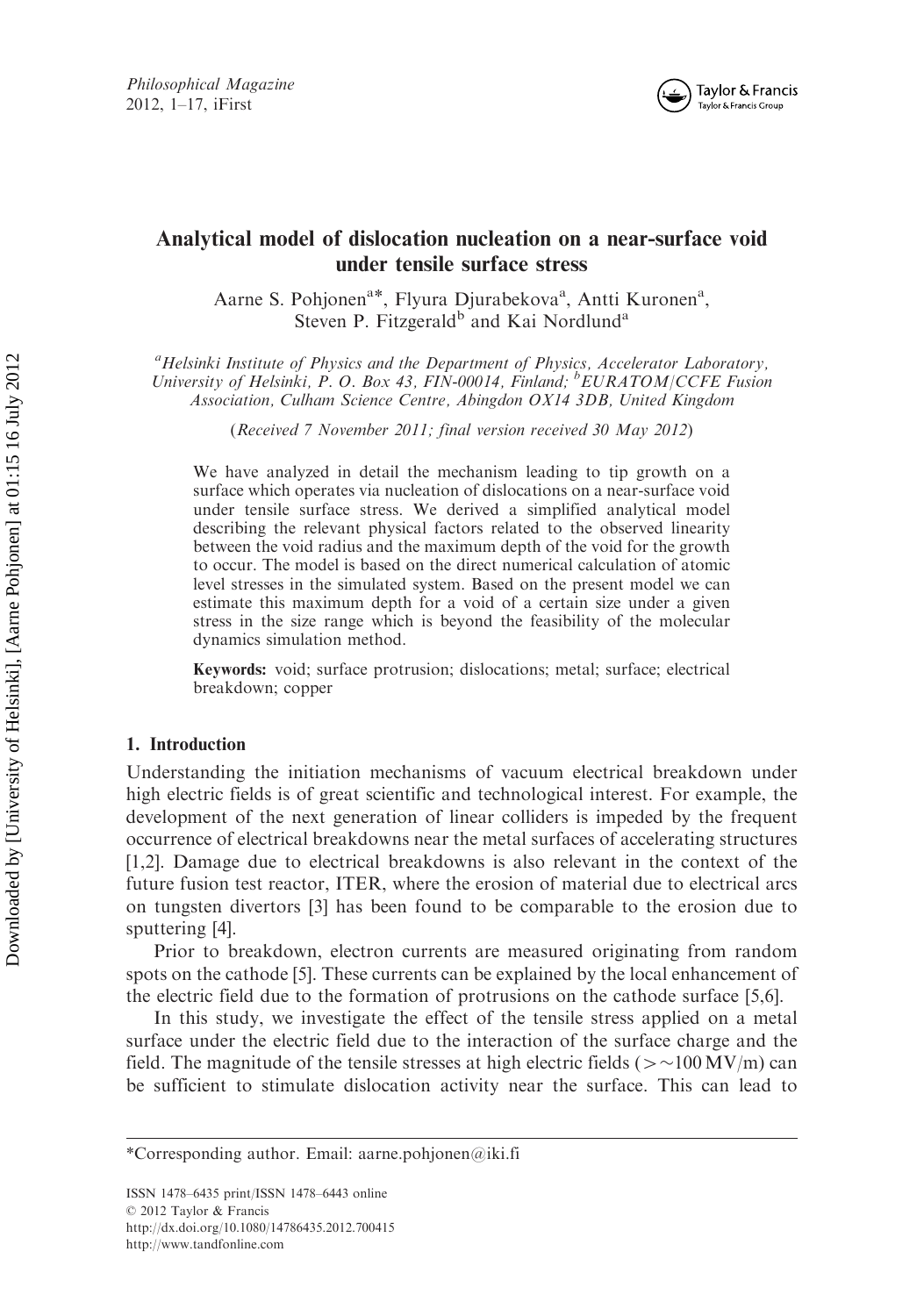significant topological modifications on the surface. In a previous study we showed that a near-surface void acting as a stress concentrator can cause repetitive nucleation of dislocations, leading to the formation of a protrusion on the surface [7].

Dislocation nucleation on voids has been studied in numerous publications [8], however not in the context of a near-surface void. For instance, it has been well established that a void can grow under external stress by emitting dislocation loops [9]. By considering the elastic equilibrium between emitted dislocation loops and the void and lattice resistance, it has been found that the void growth depends on both external stress and void size [9]. The relation between the threshold stress needed to form a dislocation loop on a void and the size of the void has been studied in [10]. Considering the interaction between a dislocation loop and the void (but neglecting the nucleation event) the authors found that the formation of the loop on a ~100 Å radius void requires a stress of  $2\sigma_y$ , where  $\sigma_y$  is the yield strength of the material. Such stress might be present in structural applications [10]. For copper the required stress would be 140 MPa. Based on a two-dimensional analytical model [11,12] it was also shown that the critical stress for dislocation emission decreases as the void size increases.

The molecular dynamics (MD) method has been employed widely to study the subject [13–16]. It has been found that the coalescence of voids is dependent on geometrical factors, namely the void radius and the distance between the voids [15,16]. A quasi-continuum method has been used to investigate nano-void growth in aluminum and deformation under shear by dislocation nucleation and dislocation interactions during stress loading and unloading stages. It was shown that during the unloading stage, most of the dislocation population and void volume is recovered, but some residual dislocation density remained [17,18]. Studies of void deformation via the emission of specific shear loops can be found in [11,19], although the suggested mechanism is still under debate, which illustrates the necessity of further studies [19–21].

Earlier [7] we investigated dislocation nucleation on a near-surface void under tensile stress exerted on the surface using MD simulation. The dislocations that move perpendicular to the surface are of particular interest, since they are the main cause for the growth of a protrusion on the surface above the void. In the simulations we found that there is a maximal depth of void location where the nucleation of such a dislocation is still possible and that this parameter,  $H_{\text{max}}$ , depends linearly on the void radius r for nano-sized voids. The geometry is illustrated in Figure 1.

Here we have performed additional simulations and analyzed the results in more detail. Moreover, we present a model that gives a physical explanation for the constants of linearity obtained from a least squares fit to the simulation data.

#### 2. Simulations

The simulations were performed in a similar manner to those reported in [7] by using the PARCAS MD code [22]. We also used LAMMPS [23] to analyze the atomic-level stresses of the system in detail. We chose Cu for the modeling surface, applying the Sabochick–Lam interatomic potential [24], well tested with respect to melting point and point defect properties [25]. The potential has been used earlier in a study [26]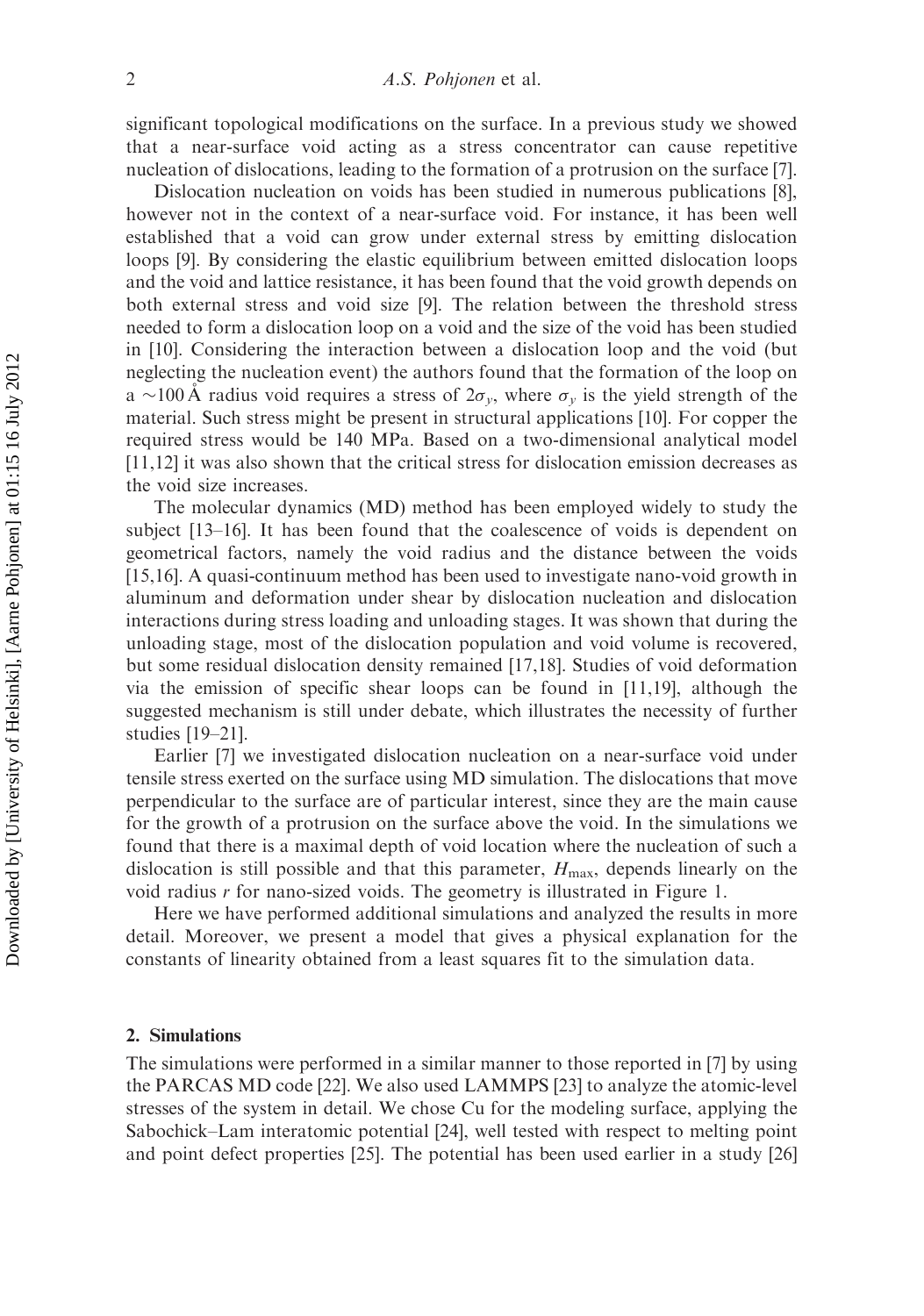

Figure 1. Illustration of the geometry of a near-surface void. The parameters relevant to the discussed mechanism are indicated. The maximum depth of the void,  $H_{\text{max}}$ , is defined in such a way that if the same void is placed below this depth, a dislocation never appeared during the MD simulation time.

involving surface properties (sintering) and dislocations. It was found that the surface energy calculated by the potential is in reasonable agreement with experimental values. We also found previously that the Mishin et al. [27] potential yielded qualitatively similar results to the Sabochick–Lam potential. In particular, the maximum depth  $H_{\text{max}}$  depended linearly on the radius of the void r in both cases, although the values of the constants of linearity were different. In the current simulations, a cell with a  $\{110\}$  surface in the z-direction was constructed, with x- and y-axes in the  $\langle 111 \rangle$  and  $\langle 211 \rangle$  crystal directions, respectively. A schematic of the initial structure is shown in Figure 2. The size of the simulation cell was  $22.4 \times 22.1 \times 16.8 \text{ nm}^3$  for voids of radius  $r = 2.0, \ldots, 4.0 \text{ nm}$  under 4.58 GPa stress,  $33.6 \times 33.5 \times 16.8$  nm<sup>3</sup> for voids of radius  $r = 3.5, \ldots, 5.0$  nm under 3.05 GPa stress and  $33.6 \times 33.5 \times 21.9$  nm<sup>3</sup> for voids of radius  $r = 5.5$  nm under 3.05 GPa stress.

The tensile stress was applied on the surface in the following manner. In the beginning, the system was relaxed for 20 ps. After the relaxation, a linearly increasing force was applied to all atoms that initially formed the two top atomic layers until the maximum desired force was reached. Thus, initially in order to reach the equilibrium stress distribution and avoid the artificial rise of the stress waves, the stress was applied gradually with  $\dot{\sigma} = 3.05 \,\text{GPa}/100 \text{ ps}$ . We have also paid particular attention to the fact that no dislocations were nucleated in the direction perpendicular to the surface during the stress ramping process. After that the system was held at the desired constant stress during the last 300 ps of the simulation time. The atoms located in the three atomic layers at the bottom of the simulation cell were not allowed to move, in order to prevent an undesired drift of the simulation box.

Since we were simulating the cells held under the different stresses, special attention was paid to the stress ramping process. If the desired stress is higher or lower, applying the same strain rate (to exclude the effect of the different strain rates on the dislocation nucleation process) in all cases will lead to an increase or decrease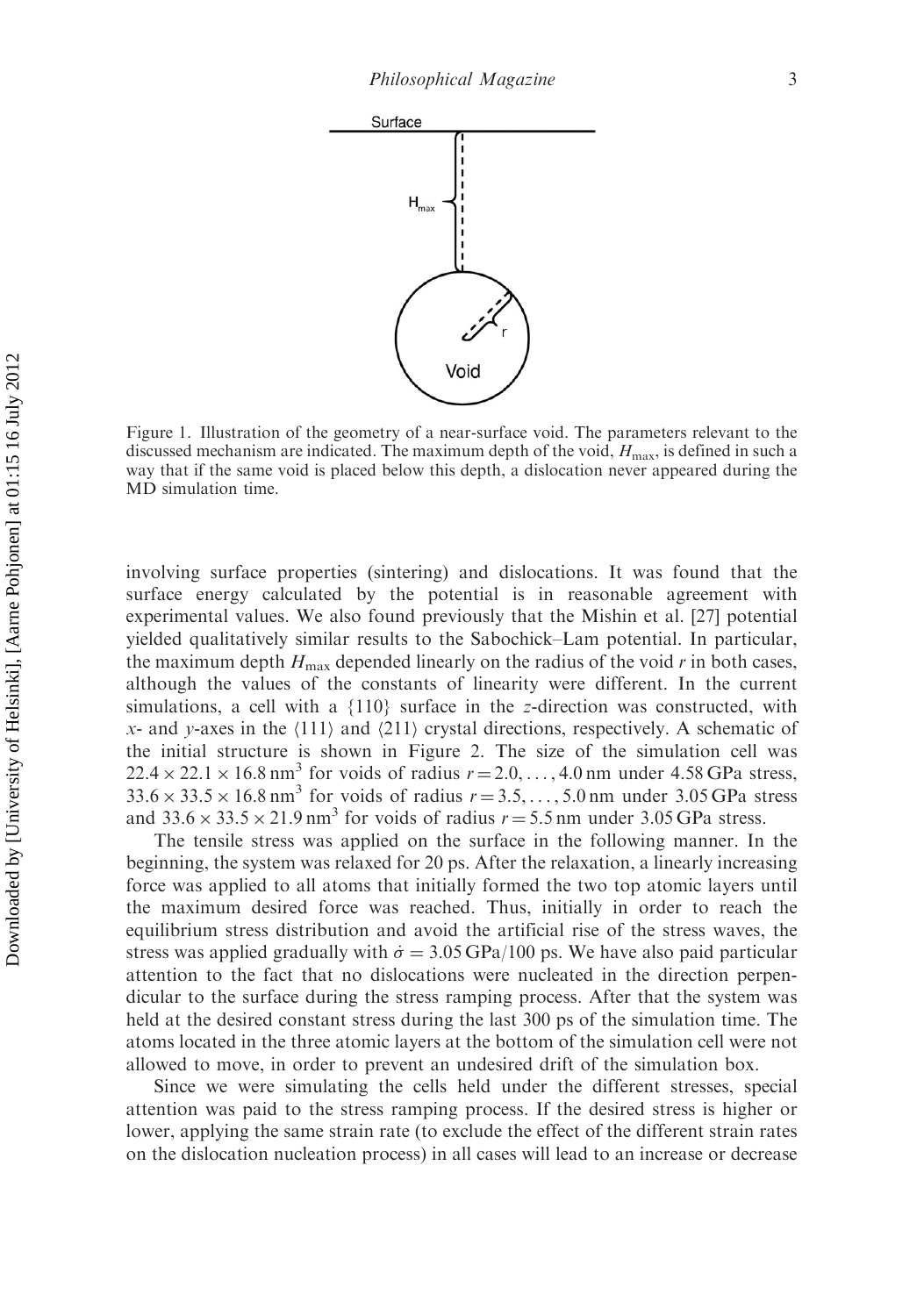

Figure 2. The simulation setup. A linearly increasing force was exerted on the top two layers of atoms. The atoms that formed the three bottom layers were held fixed during the simulation. The atoms within 7  $\AA$  of the lateral (x- and y-) boundaries were only allowed to move in the z-direction.

of the total simulation time, since the time for the constant stress simulations was fixed.

In order to examine the effect of time, we also performed simulations where the strain rate was not kept constant; on the contrary, it was allowed to change in order to keep fixed the duration of the ramping process and hence the entire simulation time  $(100 \text{ ps}$  in all simulations, total time was  $420 \text{ ps}$ ). Since the emission of dislocations perpendicular to surface direction was not observed during the ramping process in either sets of simulations, the different ramping scenarios did not affect the main conclusion of the maximum depth of the void. The observed differences were within the error bars.

To test how the simulation results could be extrapolated for larger voids or for lower surface stress, we conducted additional simulations. The simulation with 3.0 GPa surface stress with a void of radius  $r = 9 \text{ nm}$  had cell dimensions  $49.3 \times 44.3 \times 27.1 \text{ nm}^3$ . In order to increase the feasibility of the MD approach on this scale (a further lowering of the stress will inevitably lead to an increase of size dimensions), we changed the geometry of the simulation cell. Since we were interested in the maximal shear stress located on the upper hemisphere of the void, we bisected the simulation cell at the middle of the void. Using as the simulation cell only the upper part of the cell, we were able to increase the size of the void considerably, while the absent lower part was imitated by the three layers of fixed atoms around the void's cross-section. This also prevented cell drift during simulations. The atoms terminating the void surface above the level of fixed atoms were left to move freely. Such a trick enabled the systematic study of the nucleation process at fairly low stresses as well. We checked carefully that the stress distribution in the cell including half of the void was similar to the stress distribution in the cell with the whole void, confirming the possibility of such replacement.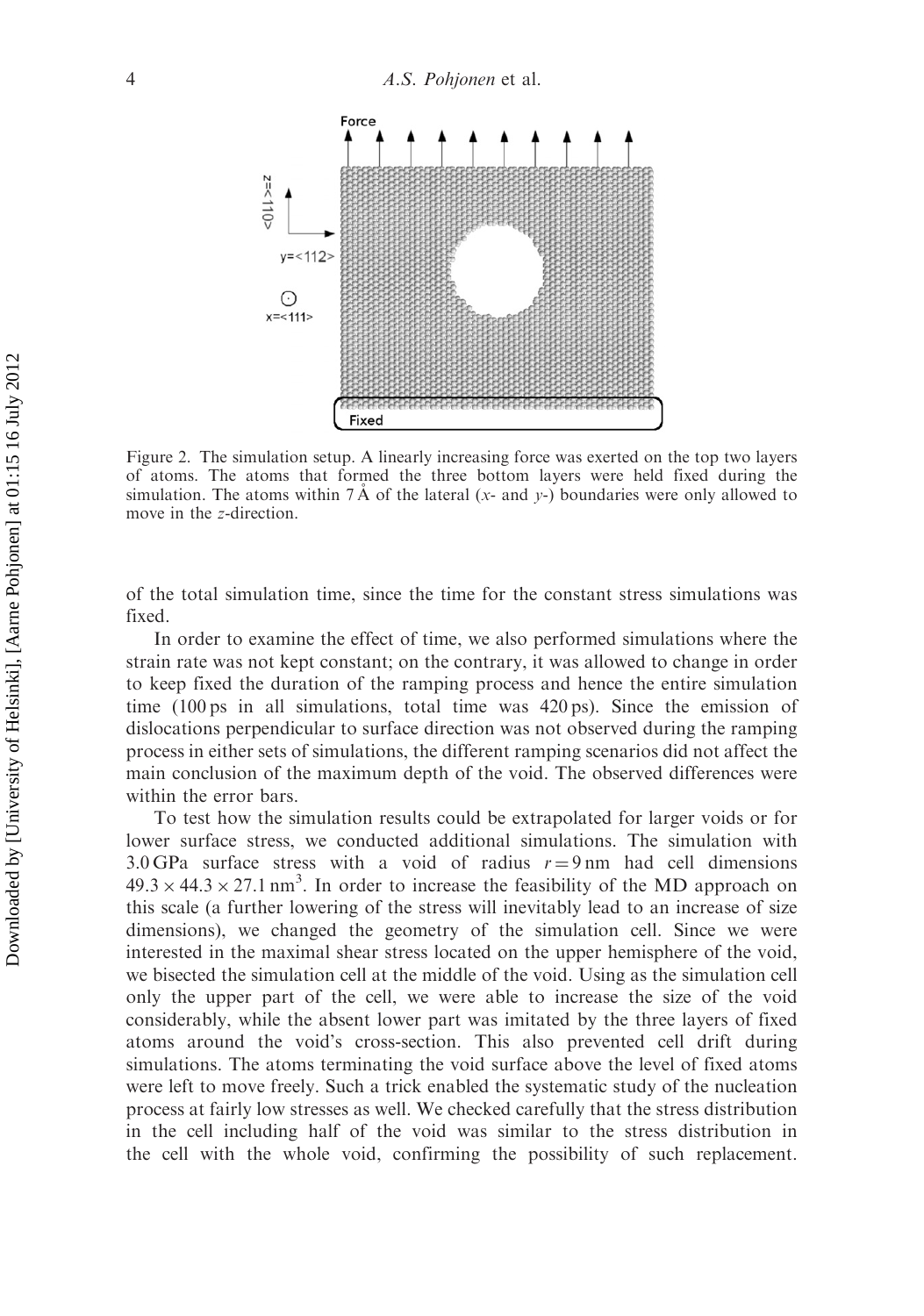In the simulations with 1.6 GPa surface stress and voids with 13 nm and 15 nm radius, the size of the simulation cell was  $66.2 \times 93.7 \times 20.2 \text{ nm}^3$ . In the simulation with 1.6 GPa surface stress and 11 nm radius void the simulation cell size was  $66.2 \times 93.7 \times 10.8 \text{ nm}^3$ .

Also, in the current work we performed the simulations assuming a special variety of boundary conditions in addition to the periodic ones. The atoms on the side borders were fixed in the  $x$ - and  $y$ -directions, while they were allowed to move in the z-direction. In this fashion the diagonal stacking faults, which appear during the simulation, are pinned at the borders without reappearing in the cell as would happen with periodic boundary conditions: The reappearance of the stacking faults in the cell occurs since the dislocations that move away from the void in diagonal directions cross the boundaries multiple times before arriving at the surface or the bottom of the simulation cell, causing artificial deformation and additional stress in the system.

A void with radius r was systematically placed with an interval of  $2\text{\AA}$  at different depths below the surface. When the void was near to the surface, dislocations moving perpendicular to the surface were observed to cause growth of a tip on the surface. When the depth was increased, at some point the nucleation of such dislocations was not observed during the simulation time. This depth was defined as the critical depth,  $H_{\text{max}}$ .

The stacking faults, which appear between the leading and trailing partial dislocation, are shown in the snapshot of the  $5\text{\AA}$  slice of the simulation cell (Figure 3). The atoms belonging to the stacking faults and surfaces were identified by calculating the centrosymmetry parameter  $P$  for the atoms

$$
P = \sum_{i=1}^{i=6} |R_i + R_{-i}|^2
$$
 (1)

where  $R_i$  and  $R_{i}$  are the vectors corresponding to the six pairs of opposite nearest neighbors in the fcc lattice [28,29]. The dislocations which move perpendicular to the surface are the main reason for the formation of a protrusion on the surface. Prior to the nucleation of these dislocations, dislocations along {111} planes, which are not perpendicular to the surface, are nucleated in the simulations with a higher surface stress. In the simulations with the lower surface stress  $(\leq 1.6 \text{ GPa})$  the nucleation of these dislocations was not observed.

Since the shear stress on the slip plane is the driving force for dislocation nucleation, we analyzed the stress acting on the {111} slip plane, which has the normal in the x-direction in the simulation setup. The zx-component of the stress tensor,  $\sigma_{zx}$ , at the atomic positions was calculated using LAMMPS [23]. To avoid the random thermal fluctuations, the value of the stress tensor component was averaged over 1 ps.

#### 3. Analytical model

In order to analyze the simulation results quantitatively, we postulate that the dislocation is nucleated at the point of maximum shear during the simulation, when the shear stress near the void surface exceeds a certain threshold value. It is well known that the dislocation nucleation mechanism on a free surface occurs via a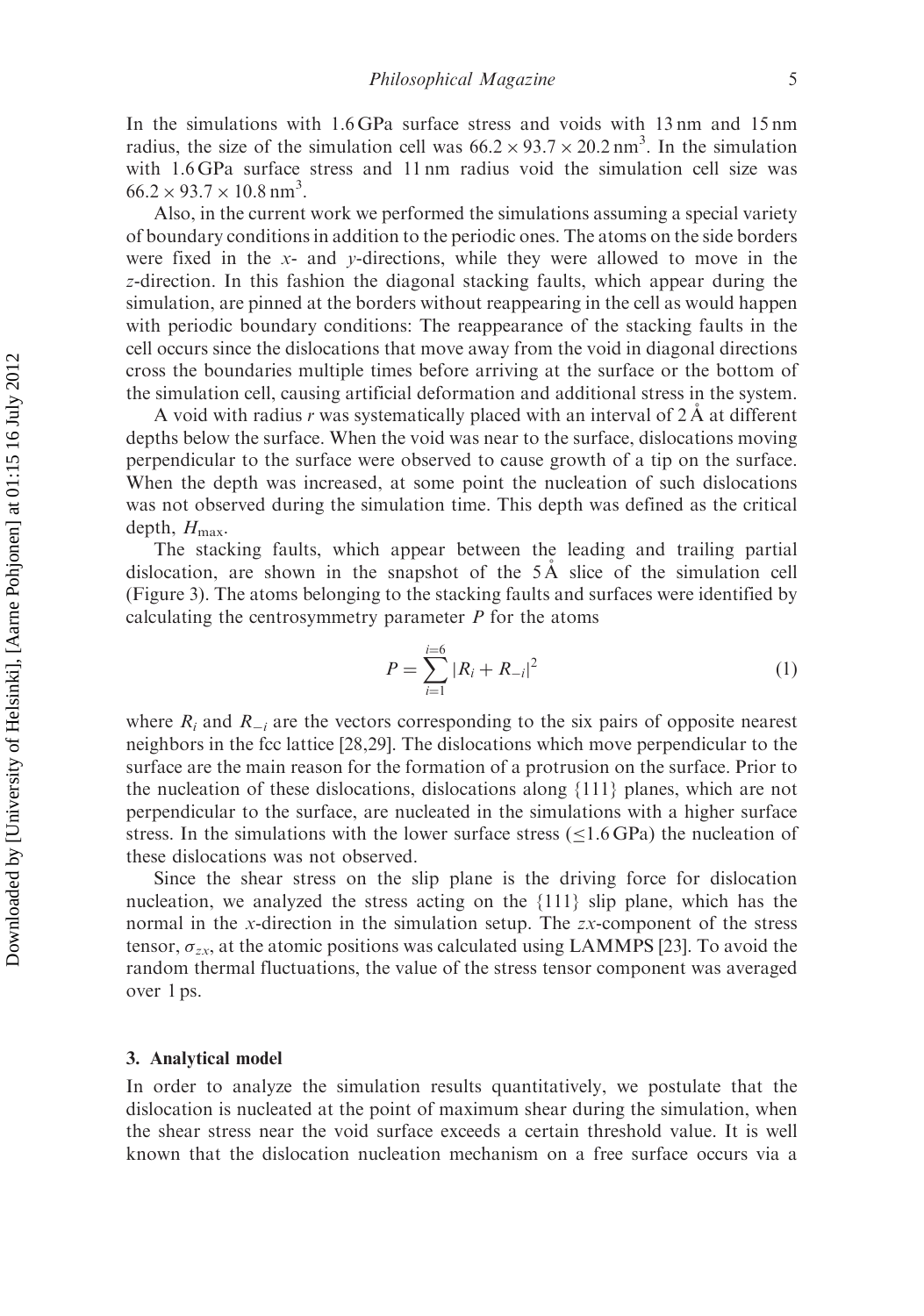

Figure 3. Stacking faults (black) created by dislocations which have nucleated on the void surface. The dislocations which move perpendicular to the surface are the main reason for the eventual formation of the protrusion on the surface. The atoms located on surfaces are colored gray. Only a 5 A thick slice of the simulation frame is shown. The crystallographic orientations are the same as in Figure 2. The atoms belonging to the stacking faults and surfaces were identified by calculating the centrosymmetry parameter [28,29].

formation of a glide loop under shear stress. Once a glide loop (a dislocation line starting and ending on the void, and thus enclosing a certain area) bows out larger than a certain critical size, it will continue expanding [30–32]. We will hereafter refer to such a glide loop of critical size as a dislocation nucleus. Thus to expect the dislocation to be nucleated on the void surface it is necessary that the stress concentrated in the vicinity of the void is sufficient for the dislocation nucleus to be formed.

The geometry, which we shall use in the following description of the model, is illustrated in Figure 4a. In the description we employ the following definition of the stress vector: assume a closed surface  $S$  bounding a volume  $V$ . A vector surface element  $\Delta A\vec{v}$  on the surface S with the unit surface normal  $\vec{v}$  and area  $\Delta A$  experiences a total force  $\vec{F}$  by the exterior of S. The stress vector is defined as

$$
\vec{T}^{\vec{v}} := \lim_{\Delta A \to 0} \frac{\vec{F}}{\Delta A}.
$$
 (2)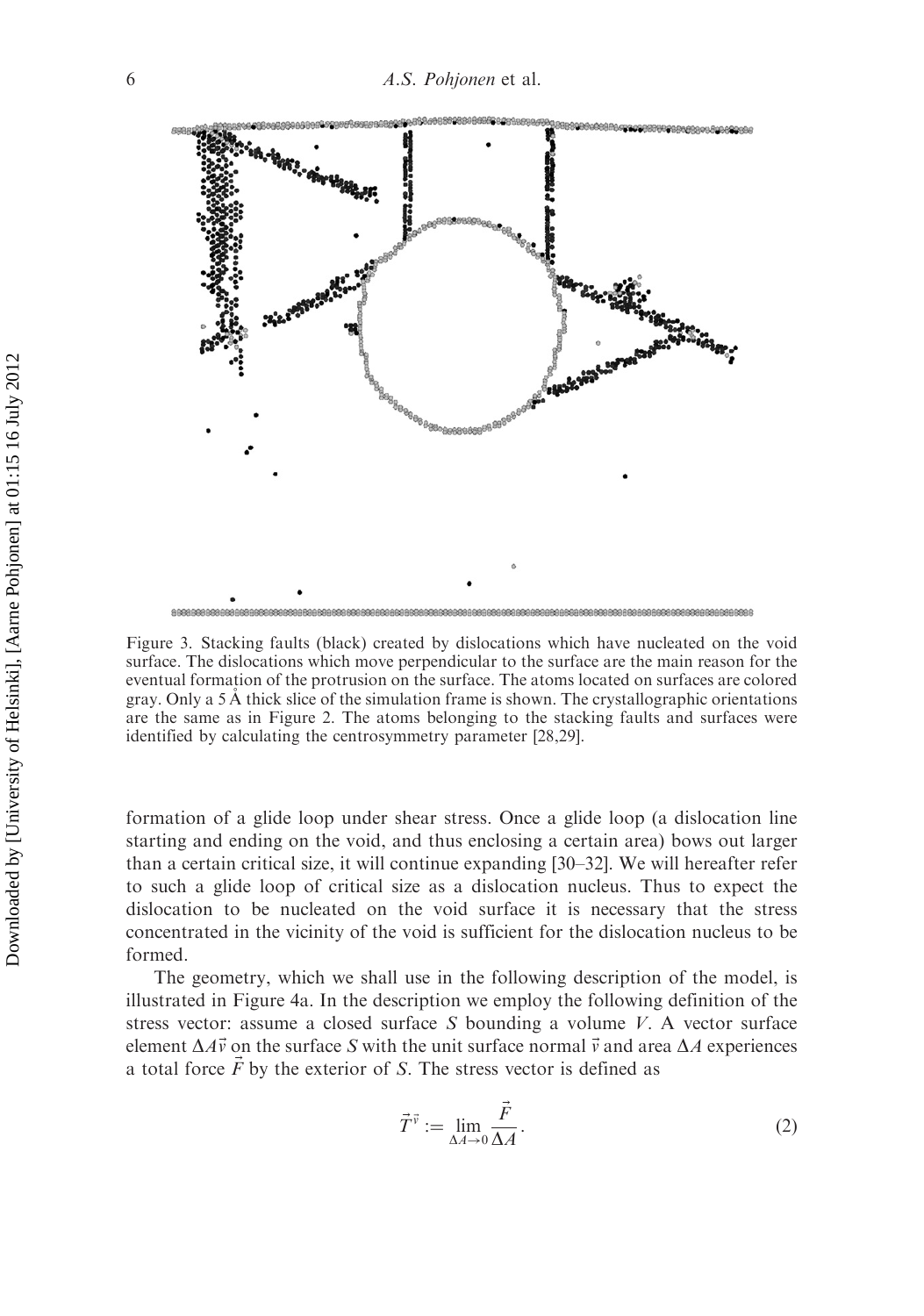

Figure 4. (a) The maximum shear stress is at the point where the shear direction is at a  $45^{\circ}$ angle to the void surface [11]. (b) The description of the criterion for growth is obtained when the surface integral of the stress vector over the glide cylinder of the dislocation is divided into four subsurfaces.

Since the stress vector depends on the orientation of the surface element, it is denoted by the superscript on the left-hand side of Equation (2) [33].

In equilibrium, the integral of the z-component of the stress vector over the entire surface S circumscribing the cylindrical volume depicted in Figure 4 yields zero:

$$
\int_{S} T_{z}^{\vec{v}} = 0.
$$
\n(3)

Dividing the surface into four subsurfaces, as illustrated in Figure 4b, we obtain

$$
\int_{A_1} T_z^{\vec{v}} + \int_{A_2} T_z^{\vec{v}} + \int_{A_3} T_z^{\vec{v}} + \int_{A_4} T_z^{\vec{v}} = 0
$$
\n(4)

where  $A_1$  is the top of the cylinder located on the surface of the material, and  $A_2$  and  $A_3$  are the walls of the two sub-cylinders having heights  $h_{\text{cyl}} - d$  and d, where  $h_{\text{cyl}}$  is the height of the original cylinder and  $d$  is the height of the lower sub-cylinder. The latter can also be understood as the height of the dislocation nucleus. The rim of the cylinder is contained in  $A_3$ .  $A_4$  is the bottom of the cylindrical volume. The integral over  $A_4$  is zero since there is no force applied downwards in this region (the ceiling of the void) by the exterior of S. The integrals can be replaced by the product of the average of the function  $T_{z}^{\vec{v}}$  over the surface area where this function is integrated and the area itself, yielding

$$
\pi r_{\text{cyl}}^2 \langle T_z^{\vec{v}} \rangle_{A_1} + 2\pi r_{\text{cyl}} (h_{\text{cyl}} - d) \langle T_z^{\vec{v}} \rangle_{A_2} + 2\pi r_{\text{cyl}} d \langle T_z^{\vec{v}} \rangle_{A_3} = 0 \tag{5}
$$

where  $r_{\text{cyl}}$  is the radius of the cylinder. Regions where the stress is averaged are indicated by the subscript. We define the threshold average stress  $B_3$  as the minimum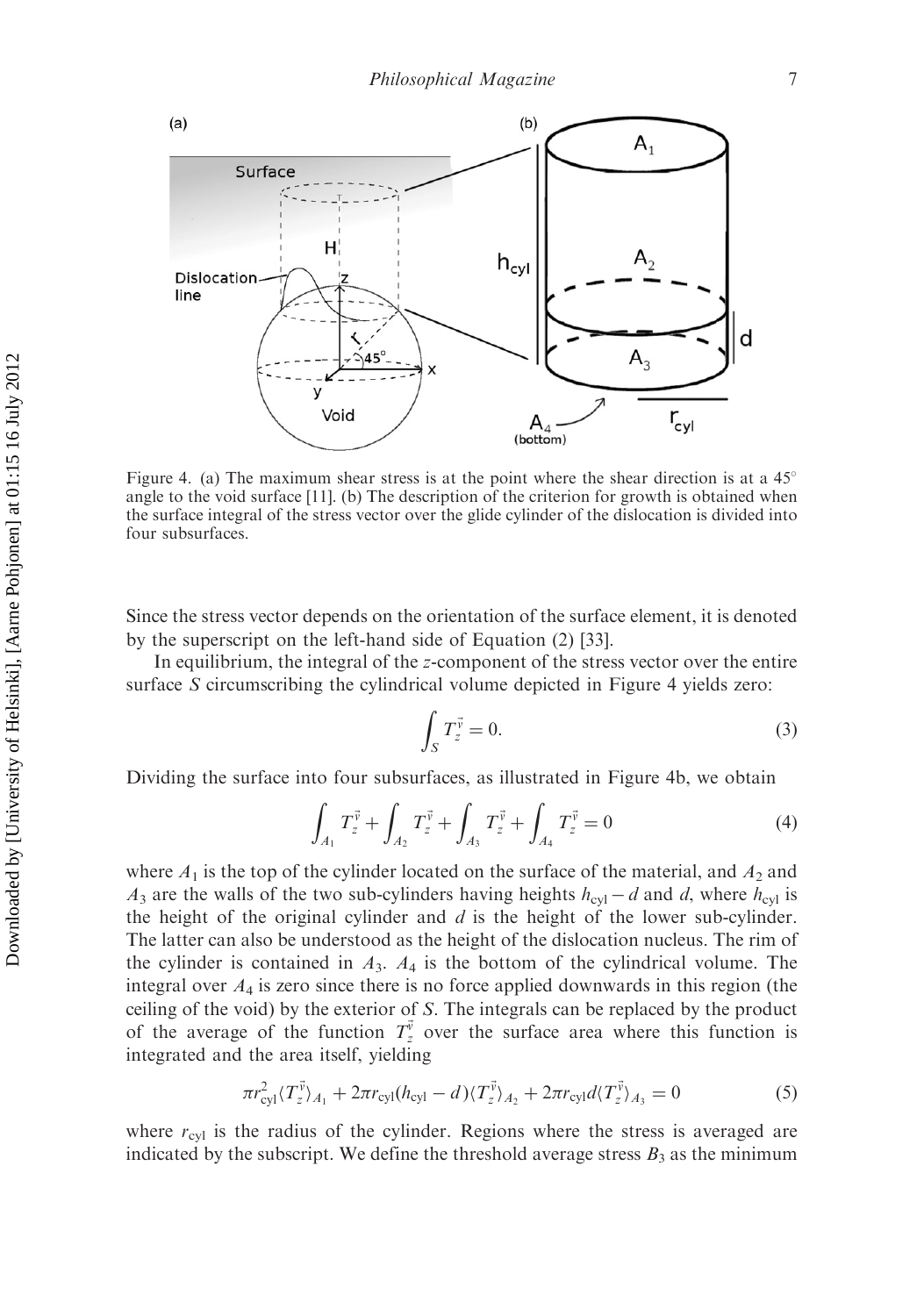average stress exerted on  $A_3$  required for a dislocation to be nucleated at a given time and temperature. Assuming homogeneous external surface stress of magnitude  $T<sup>ext</sup>$ directed in the z-direction, we can lighten the notation and denote  $\langle T_{z}^{\vec{v}} \rangle_{A_1} = T^{\text{ext}}$ .

To compare the results derived from our model to the values obtained by others, we calculate an estimate for the activation volume  $\Omega$  based on the parameter d of the model. Observations of the simulation results (see Figure 8) show that we can approximate the parameter  $d$  as the radius of the semicircular dislocation nucleus (cf. Figure 8):  $\Omega = A_c |\vec{b}|$ , where  $\vec{b}$  is the Burgers vector of the nucleating partial dislocation and  $A_c$  is the area enclosed by the dislocation nucleus [34]. This yields

$$
\Omega = \frac{\pi d^2}{2} |\vec{b}|. \tag{6}
$$

The activation volume is a function of the local shear stress and temperature. Since the local shear stress is constant,  $B_3$ , in the model, the parameter d has no dependence on surface stress.

We saw in our simulations that the dislocation was nucleated almost immediately if the void was located very near to the surface. We did not observe the nucleation of dislocations at the deeper voids, at least during the simulation time span. Hence we conclude that there must exist a maximum depth,  $h_{\text{cyl}}^{\text{max}}$ , for the dislocation to be nucleated. Assume that the void is located at this maximal depth,  $h_{cyl} = h_{cyl}^{\text{max}}(r_{cyl})$ . At this depth, the stress needed to nucleate the dislocation  $B_3 = \langle T_z^{\vec{v}} \rangle_{A_3}$  can be determined as a constant for a given material and temperature. It is possible that over longer times the dislocation could nucleate under lower stress, hence  $B_3$  can depend on the simulation time. Now we solve Equation (4) with respect to the value of the stress applied to the region  $A_2$ , denoted  $B_2$ :

$$
B_2 = \frac{-T^{\text{ext}} r_{\text{cyl}} - 2dB_3}{2(h_{\text{cyl}}^{\text{max}} (r_{\text{cyl}}) - d)}.
$$
\n(7)

This equation gives us the opportunity to define the depth where the concentration of the shear stress can still be sufficient to emit the dislocation. Thus in the steady state a dislocation will be emitted if

$$
h_{\rm cyl} \le h_{\rm cyl}^{\rm max}(r_{\rm cyl}) = \frac{-T^{\rm ext}}{2B_2} r_{\rm cyl} + d\left(1 - \frac{B_3}{B_2}\right).
$$
 (8)

In general, this criterion is applicable to a wide range of times and temperatures. However, we note that the parameters  $B_2$  and  $B_3$  can be overestimated if the system evolution is analyzed during a short time as dictated by the limited MD time span  $(B_2$  and  $B_3$  are the shear stress averaged over the different areas). The exaggeration of the stress in the system allows us to observe the dislocation nucleation during the simulation time span because the local shear stress affects the activation barriers for the nucleation of dislocations (the nucleation event is thermally activated). The different simulation times and temperatures might introduce an uncertainty in the estimation of these parameters; this is why for consistency we performed all the simulations at a fixed time and temperature. Moreover, it is not clear whether these parameters exhibit the void-size dependence. We analyzed the critical average stresses  $B_2$  and  $B_3$  by calculating the atomic level stress on each atom for the voids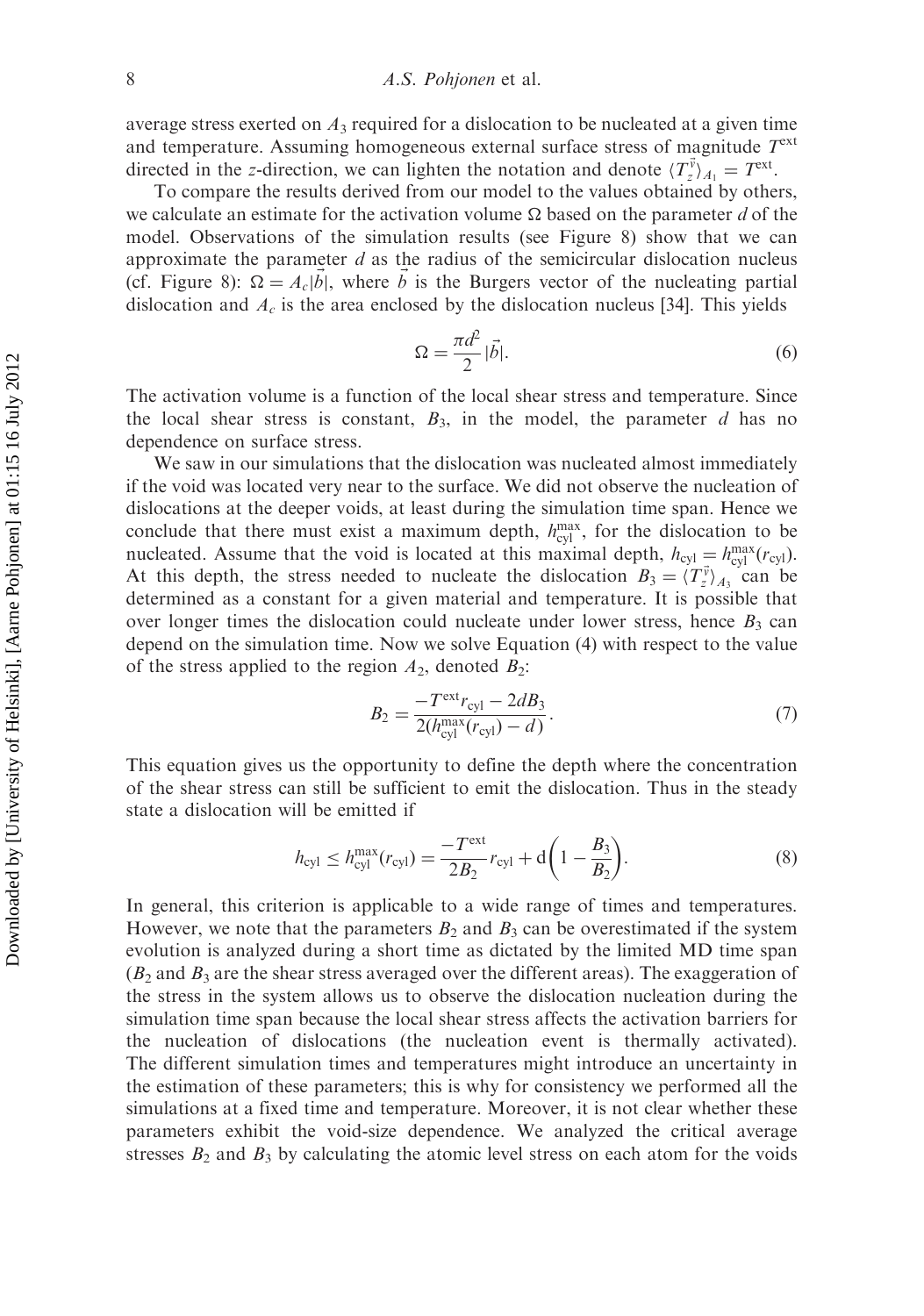positioned  $1 \mathring{A}$  below the maximum depth for dislocation nucleation. We found that in the range of radii of the voids investigated in the present study, both parameters  $B_2$  and  $B_3$  remained independent of  $r_{\text{cyl}}$  within the accuracy obtained in the simulations (cf. Figure 10).

Here we investigate the dependence of  $h_{\text{cyl}}^{\text{max}}$  instead of  $H_{\text{max}}$  on r as in [7], shown in Figures 1 and 4. The super/subscript 'max' again denotes the extreme case when the void is located at the depth where the growth of the tip still occurs within the simulation time at the given stress and temperature. The radius of the void r is related to  $r_{\text{cyl}}$  as

$$
r_{\rm cyl} = \frac{r}{\sqrt{2}}\tag{9}
$$

and  $h_{\text{cyl}}^{\text{max}}$  is related to  $H_{\text{max}}$  as

$$
h_{\rm cyl}^{\rm max} = H_{\rm max} + (\sqrt{2} - 1) r_{\rm cyl}
$$
 (10)

by geometry, as shown in Figure 4. The observed linearity in the variables  $h_{\text{cyl}}^{\text{max}}$  and  $r_{\text{cyl}}$  is equivalent to the linearity between the variables  $H_{\text{max}}$  and r:

$$
h_{\text{cyl}}^{\text{max}} = ar_{\text{cyl}} + c \Leftrightarrow H_{\text{max}} = \left(\frac{a+1}{\sqrt{2}} - 1\right)r + c.
$$
 (11)

#### 4. Results

Comparison of the results of our analytical model and the simulation results can give an insight into the mechanisms of the growth of a surface protrusion under static tensile stress. For this purpose we numerically analyzed the zx-component of the stress acting on the {111}-slip plane, calculated for each atom with MD. This result is shown in Figure 6.

The maximum shear stress is found approximately at the point where the void surface is at a  $45^{\circ}$  degree angle to the shear (dotted line, Figure 5), as suggested by Lubarda et al. [11]. We further analyzed the shear stress field along the vertical line which passes through the point of maximum shear. From Cauchy's postulate [35] it follows directly that the absolute values of the stress vector with surface normal in the x-direction and the zx-component of the stress tensor are equal:  $|T_z^{\hat{x}}| = |\sigma_{zx}|$ .

We have performed a set of systematic simulations using the technique described in Section 2. In Figure 6 we plot the maximum height of the cylinder versus the radius of the cylinder  $h_{cyl}^{\text{max}}(r_{cyl})$  in accordance with the model described in Section 3 for two external stresses 4.58 GPa and 3.05 GPa applied at the surface (Figure 6). The error bars indicate the uncertainty of defining the maximum depth where the concentrated stress near the void reaches the critical value sufficient to create a dislocation nucleus. The simulation results can be linearly fit as follows:

$$
h_{\rm cyl}^{\rm max}(r_{\rm cyl}) = ar_{\rm cyl} + c.
$$
 (12)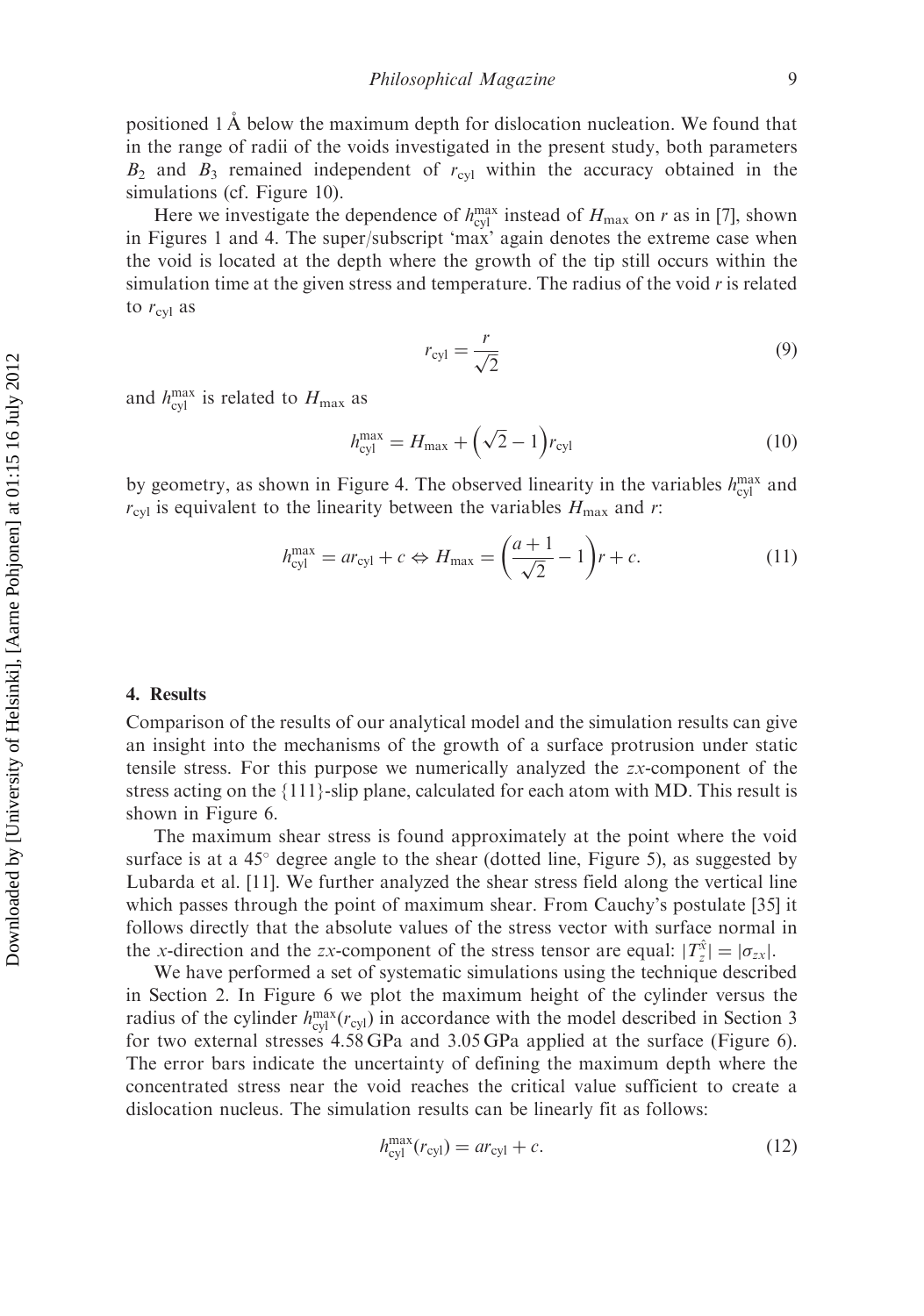

Figure 5. The shear stress field  $\sigma_{zx}$  perpendicular to the slip plane (the slip plane is in the direction of the x-axis) when the void is 1 Å below  $H_{\text{max}}$ . The void radius  $r = 40 \text{ Å}$ . The vertical line where the shear stresses of atoms were further analyzed is marked with a dashed line. Dislocations that move in diagonal directions have been nucleated, but no dislocation moving perpendicular to the surface has nucleated on the analyzed {111} slip plane.



Figure 6. The least squares fit to the  $(r_{\text{cyl}}, h_{\text{cyl}}^{\text{max}})$  data shows that the dependence is approximately linear for the simulated nano-scale voids. The corresponding void radii were  $r = 20, \ldots, 40 \text{ Å}$  for 4.58 GPa surface stress and  $r = 35, \ldots, 55 \text{ Å}$  for 3.05 GPa surface stress.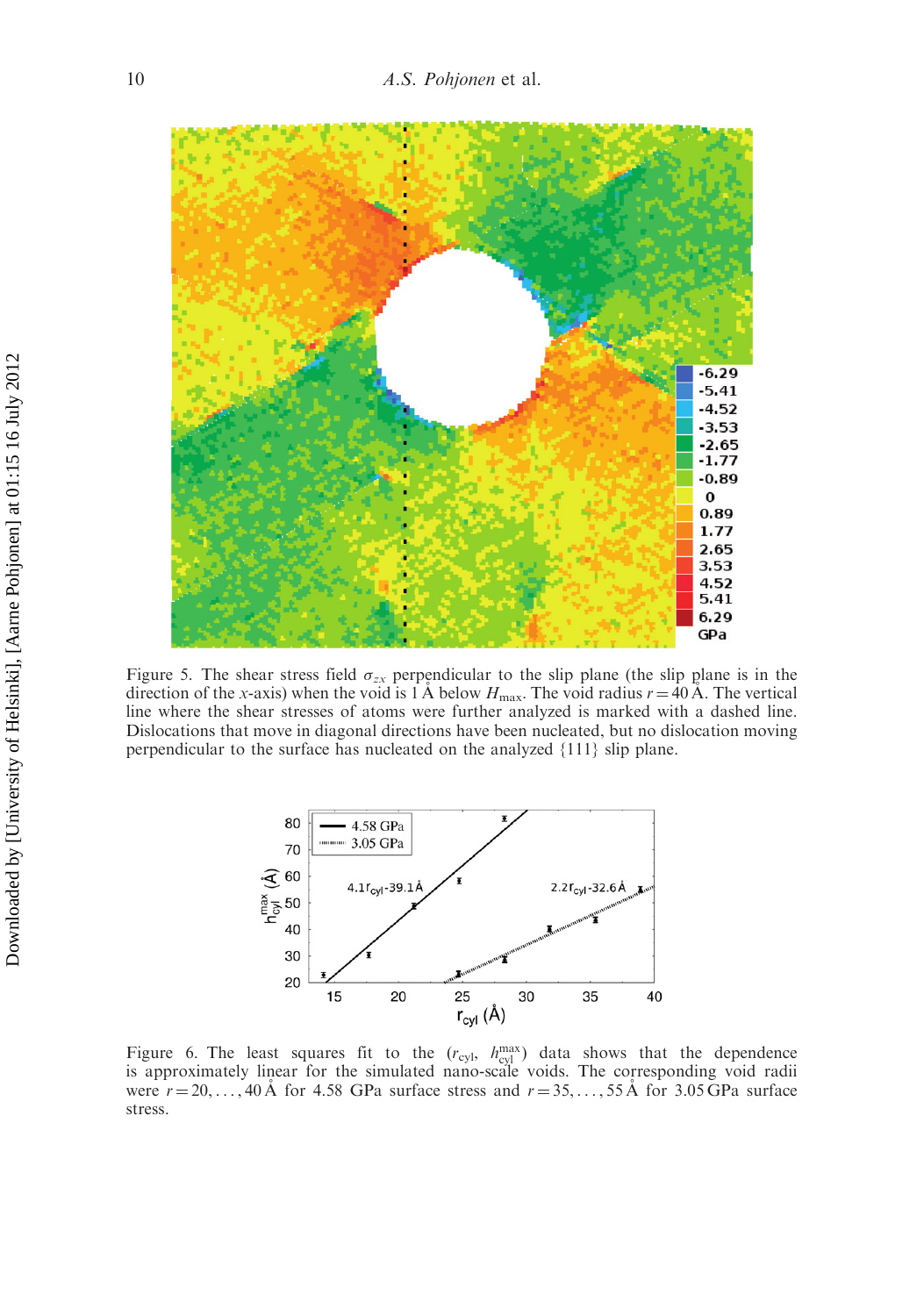The coefficients of the fit  $a$  and  $c$  give a quantitative description of the dependence  $h_{\text{cyl}}^{\text{max}}(\langle T_z^{\vec{v}} \rangle)$ . Comparing (12) and (8) we find:

$$
a = \frac{-T^{\text{ext}}}{2B_2} \tag{13}
$$

and

$$
c = d\left(1 - \frac{B_3}{B_2}\right). \tag{14}
$$

The investigation of these coefficients can assist in understanding the void size effect on dislocation nucleation on a near-surface void under tensile stress.

The parameters  $a$  and  $c$  are obtained from the fit (12). However, there are three unknowns in Equations (13) and (14):  $d$ ,  $B_2$  and  $B_3$ . The values of  $B_2$  and  $B_3$  depend on the distance  $d$ , hence it is natural to take  $d$  as the free parameter which is to be determined based on the calculation of atomic level stress by the following procedure. We calculated the average shear stress  $B_3^{\text{atomic}}$  within the different heights d from the void surface as an average of the atom-level stress for voids of different radii. This value was compared to the value  $B_3^{\text{fit}}$  obtained from the least squares fitting of data in Figure 6 in terms of Equations (13) and (14). Testing the different values of d we minimized the difference  $\Delta B_3 = B_3^{\text{atomic}} - B_3^{\text{fit}}$  as shown in Figure 7. It is clear that the best correspondence is found for the approximate value  $d = 3|\vec{b}|$ , where  $|\vec{b}|$  is the Burgers vector of the nucleating partial dislocation with Burgers vector  $\vec{b} = a/6\langle112\rangle$ , where a is the lattice constant. Then, adopting the estimated value of d, Equation (6) gives the value of the activation volume  $\Omega = 22|\vec{b}|^3$ , which is comparable to the values obtained by other groups for dislocation nucleation on the surface (nano-pillars),  $\Omega = (1 - 10)|\vec{b}|^3$  [30] and  $\Omega = (2 - 30)|\vec{b}|^3$  [31]. The shear stress  $\sigma_{zx}$  along the axes drawn through the point of maximum shear stress (the vertical line in Figure 5) is shown in Figure 9. The points which were averaged to obtain the parameters  $B_3^{\text{atomic}}$  within the obtained value of d, and  $B_2^{\text{atomic}}$ , which is further than d from the void surface, are indicated separately.

The nucleation event of the leading partial dislocation on the void surface is shown in Figure 8. The inset demonstrates the dislocation nucleus with the height compared to the distance d.

Now, knowing the value  $d = 3|\vec{b}|$  we can estimate the parameters  $B_2$  and  $B_3$  from Equations (13) and (14). In Table 1 we report these parameters for two different sets of simulations (the different surface stresses). The obtained value of  $B_3 = 5.4$  GPa is consistent for both cases and can be compared to the theoretical shear strength of copper  $\sim \frac{\mu}{15} = 3.1$  GPa [32,36] ( $\mu$  is the shear modulus of copper) or the ideal simple shear strength,  $\sim$ 3.4 GPa [37]. The analysis of the parameter  $B_2$  is more obscure since the small difference in these values for both stresses might lie within the error bars determined for this quantity.

In order to investigate whether the parameters  $B_2$  and  $B_3$  depend on the size of the void, in Figure 10 we plot the averages of the  $\sigma_{zx}$  stress component on the atoms further away from the void  $(B_2^{\text{atomic}})$  and right at the void surface within the distance  $d$  ( $B_3^{\text{atomic}}$ ) versus the void radii. Visual inspection of the graph confirms that both parameters steadily fluctuate around the average values  $(5.4 \pm 0.3 \text{ GPa}$  for  $B_3^{\text{atomic}}$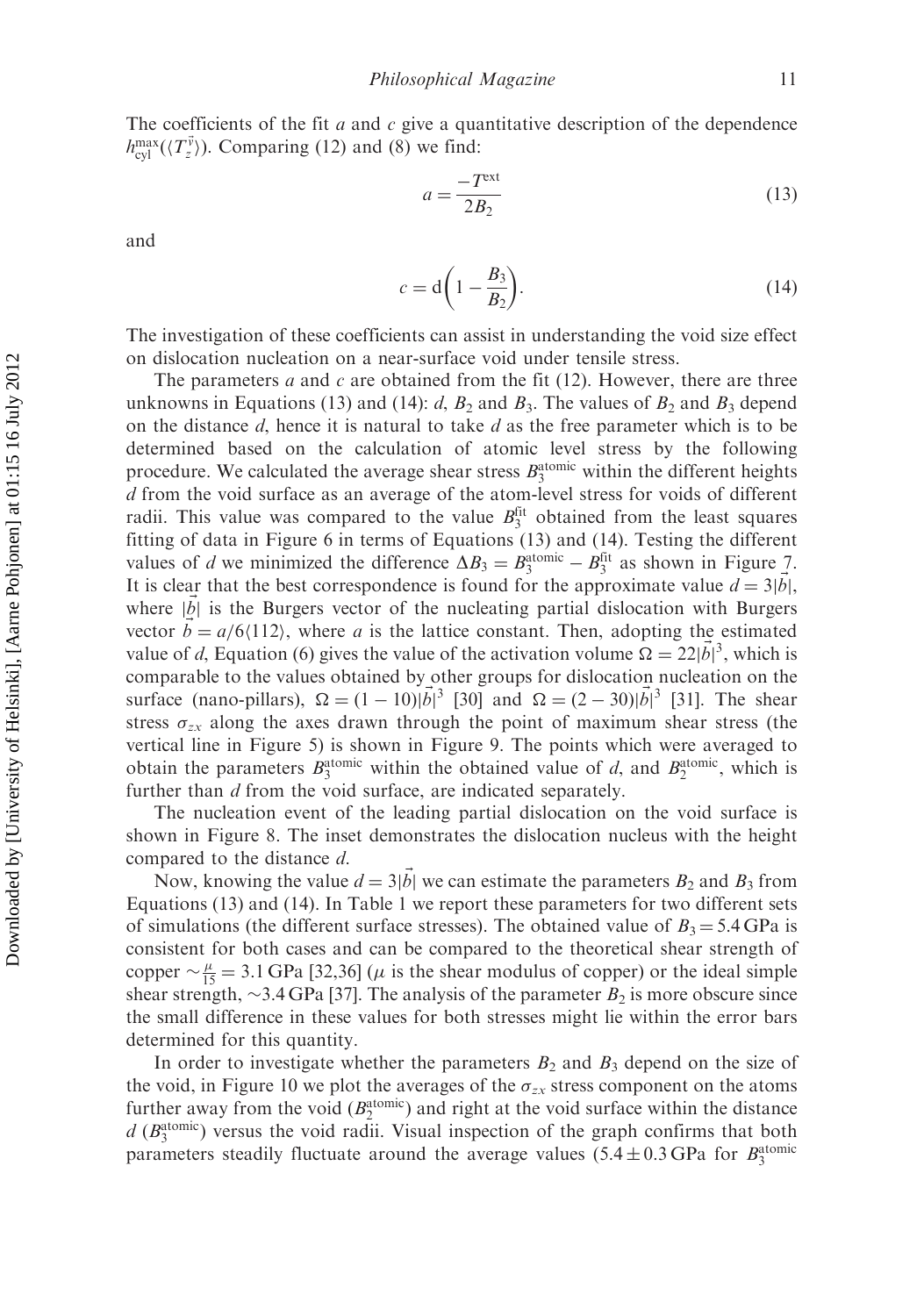

Figure 7. The difference  $\Delta B_3(d)$  between  $B_3^{\text{atomic}}$  obtained by calculating the atomic level stress, and  $B_3^{\text{fit}}$  obtained from the least squares fit to the simulation results for different values of the distance  $d$  (dots). A fourth-order polynomial is fitted to the data (solid line). The difference reaches zero at approximately  $d = 3|\vec{b}|$ , where  $\vec{b}$  is the Burgers vector of the nucleating partial dislocation.



Figure 8. Nucleation of dislocation on the slip plane which is perpendicular to the surface. The mechanism proceeds when the dislocation loop grows larger than the critical size [30–32]. The distance d, which was obtained by comparing the analytical model to the atomic level stress, shows the critical size of the loop. Atoms belonging to a stacking fault, which is formed behind the leading partial dislocation, are colored in black and atoms belonging to a surface are colored in gray. Only a  $5 \text{ Å}$  thick slice of the simulation snapshot is shown.

and  $1.3 \pm 0.1$  GPa for  $B_2^{\text{atomic}}$ ). For comparison we also added the values taken from Table 1 (horizontal lines). As one can see the values of both parameters calculated in two different ways agree very well. The discrepancy between the values of  $B_2^{\text{atomic}}$  and  $B_2^{\text{fit}}$  can be explained by the simplifications of the analytical model underlying the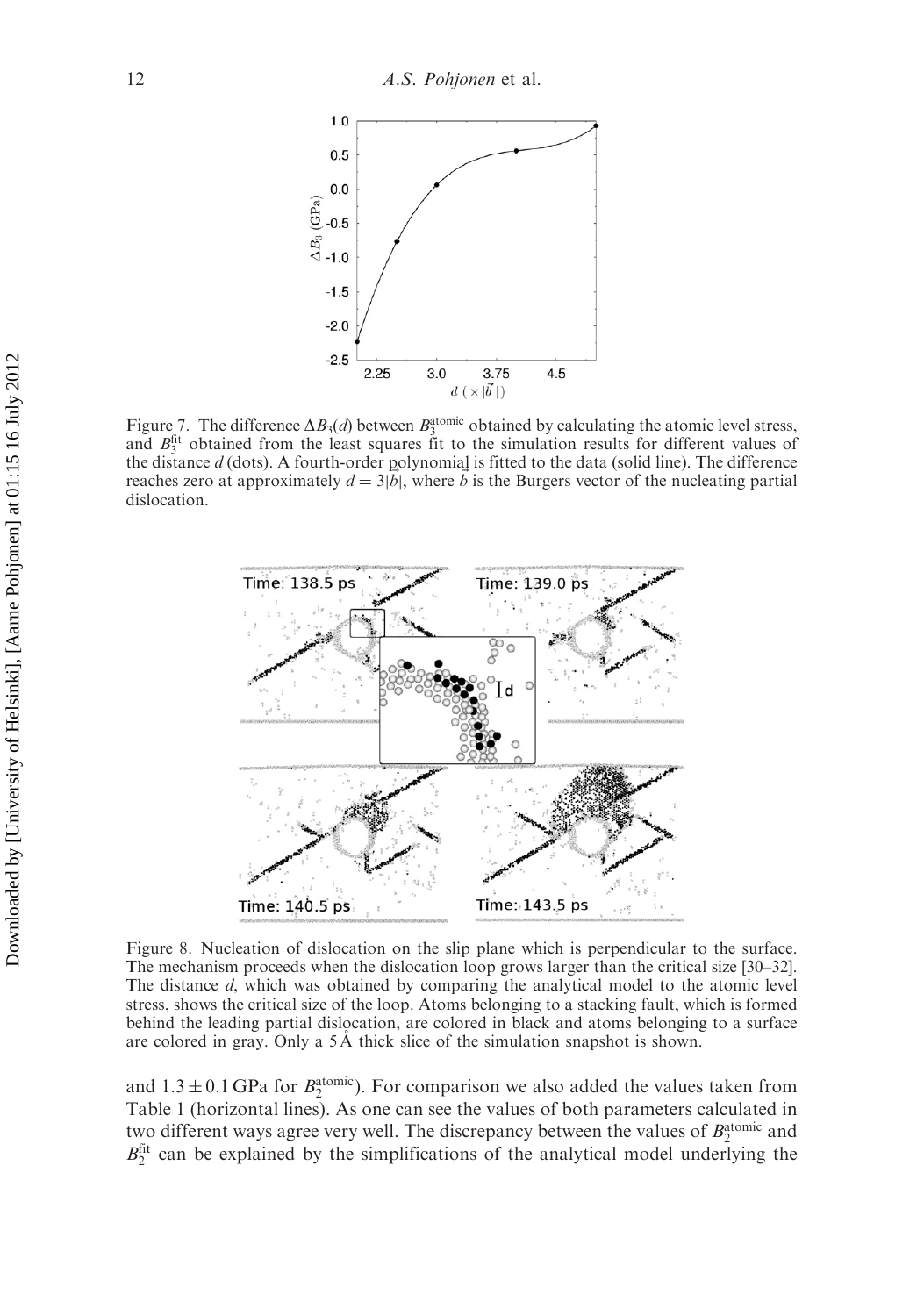

Figure 9. The shear stress of the atoms on the vertical line shown in Figure 5 through the point of maximum shear as a function of the z-coordinate of the atoms when the void is directly below  $H_{\text{max}}$ . The stress of the atoms used to calculate the average stresses  $B_2$  and  $B_3$ are indicated by the ellipses.

Table 1. The average stresses over areas  $A_1$ ,  $A_2$  and  $A_3$ , when the void is 1 Å below the maximal depth  $H_{\text{max}}$  for dislocation nucleation.  $B_2^{\text{fit}}$  and  $B_3^{\text{fit}}$  stand for the average stress over regions  $A_2$  and  $A_3$ , respectively.

| Surface stress, $T^{\text{ext}}$ (GPa) | $B_2^{\text{fit}}$ (GPa) | $B_3^{\text{fit}}$ (GPa) |
|----------------------------------------|--------------------------|--------------------------|
| 4.58                                   | $-0.56 \pm 0.07$         | $-5.4 \pm 1.5$           |
| 3.05                                   | $-0.69 \pm 0.06$         | $-5.4 \pm 1.1$           |

value  $B_2^{\text{fit}}$  obtained from the fitting to the simulation data. Thus the direct calculation of  $\sigma_{zx}$  shows that  $B_2$  can indeed be approximated as a constant at the given stress, as assumed in the model.

The superposition of the nucleation rim radii  $r_{\text{cyl}}$  of the cylindrical volume used in the model and the shape of the protrusion (viewed from above) that was grown on the surface due to dislocations moving perpendicular to the surface gives good agreement (Figure 11). The shape of the protrusion is rhomboidal, which was discussed in [7] and can be explained by the face-centered-cubic crystal structure, which has two glissile  $\{111\}$  planes, perpendicular to the  $\{110\}$  surface and forming a  $71^\circ$  angle in-between. The difference in the shapes of a protrusion and the assumed cylinder can also affect the discrepancy for  $B_2$  seen in Figure 10.

The suggested model aims to give a comprehensive view of the dislocation nucleation event on a near-surface void under tensile stress applied on the surface due to a high electric field and extract information useful for the prediction of the relevance of this mechanism on the experimental time scales. Since the simulated voids are of nano-size, it is of prime importance to understand the finite-size effect on this mechanism. With this purpose we studied the geometric properties of the proposed mechanism. Namely, we investigated the aspect ratio  $\gamma$  of the depth  $h_{\text{cyl}}^{\text{max}}$  of the point where the concentration of the shear stress on the void surface is maximal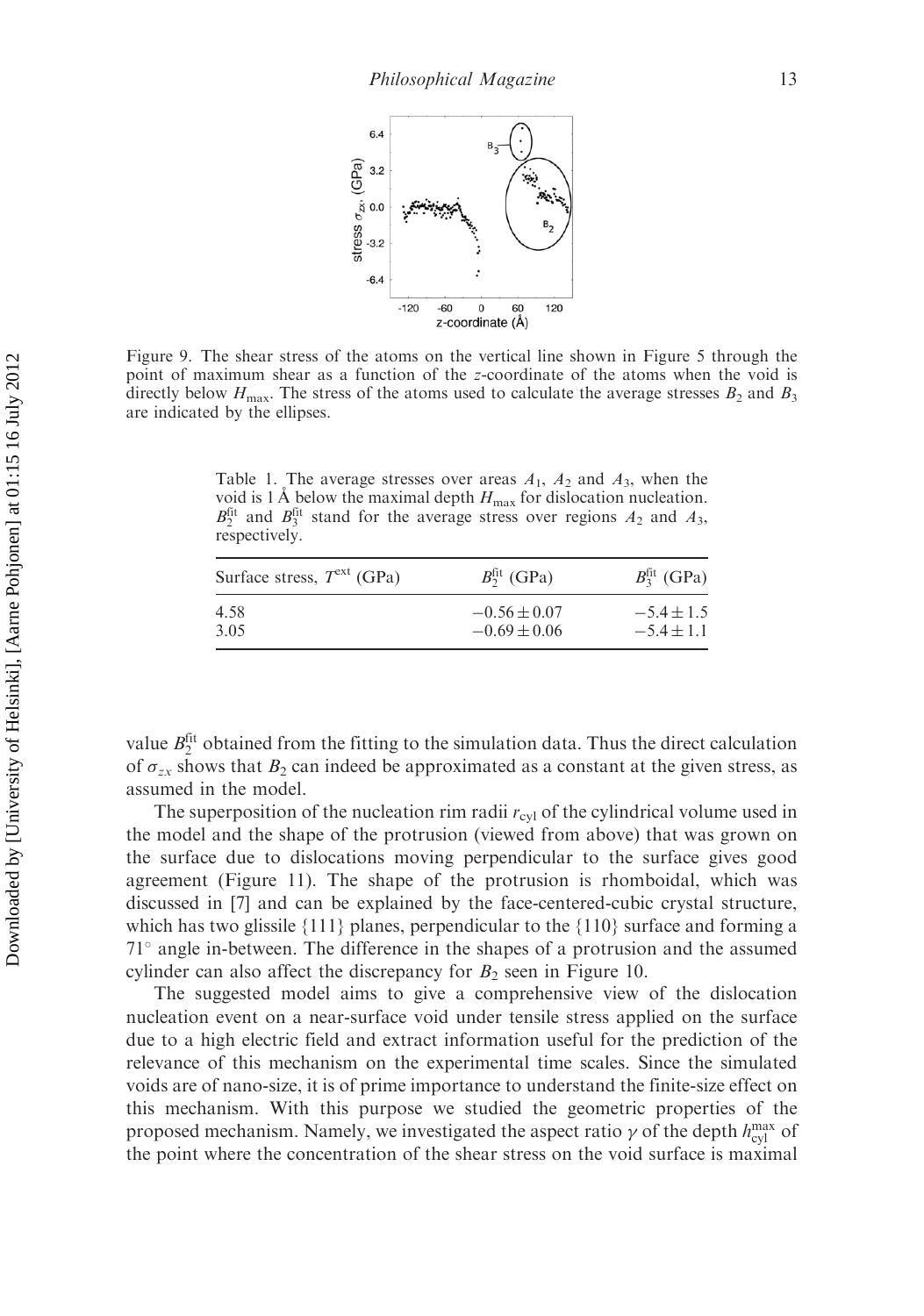

Figure 10. The average value of the  $\sigma_{zx}$  stress component within distance  $d = 3|\vec{b}|$  from the void surface (triangles) corresponding to the value of  $B_3^{\text{atomic}}$  (dashed line for  $B_3^{\text{fit}}$ ) and the average value of the stress component further away (circles) corresponding to  $B_2^{\text{atomic}}$  (solid line for  $B_2^{\text{fit}}$ ) as a function of the void radius when the void depth is directly below  $H_{\text{max}}$ . The surface stress magnitude was 4.58 GPa.

and sufficient to create a dislocation nucleus to the radius r of the void,  $\gamma = h_{\text{cyl}}^{\text{max}}/r$ . Using Equation (9), Equation (8) can be rewritten as follows:

$$
\gamma = \frac{h_{\text{cyl}}^{\text{max}}}{r} = \frac{-T^{\text{ext}}}{2\sqrt{2}B_2} + \frac{d\left(1 - \frac{B_3}{B_2}\right)}{r}.
$$
\n(15)

The analysis of this dependence reveals that for large voids  $(r \gg d(1 - \frac{B_3}{B_2}))$  the second term describing the finite-size effect becomes insignificant and  $\gamma$  of the considered geometry will be defined only by the relation of the external stress to the shear stress created between the void and the surface. We plotted the simulation results interpreted in terms of Equation (15) for both investigated stresses 3.05 GPa and 4.58 GPa (Figure 12). As one can see in both cases we are in the regime when the finite-size effect is significant and the considered aspect ratio does not remain constant with the void radius. Using again the least squares fitting technique, we obtain the inverse function

$$
\gamma = \frac{h_{\rm cyl}^{\rm max}(r)}{r} = \frac{a}{\sqrt{2}} + \frac{c}{r},
$$

where  $a$  and  $c$  are similar fitting coefficients as in Figure 6.

In order to test our model we made additional simulations with an external stress of about half of 3.05 GPa (1.6 GPa) for the larger voids ( $r > 10$  nm). In this case we were forced to use the cell with the hemisphere as described in Section 2. The results are also present in the same graph in Figure 12. In this case it is clear that we overcame the region of the finite-size effect as all three points are clearly lying almost on the same line. The best fit to this data we obtained assuming the increase of the parameter  $B_2$  is linear, and the coefficient of linear proportionality is estimated from the values of  $B_2$  presented in Table 1. We explain this observation by the change of the geometry (the void size versus the depth of the maximum shear stress) for each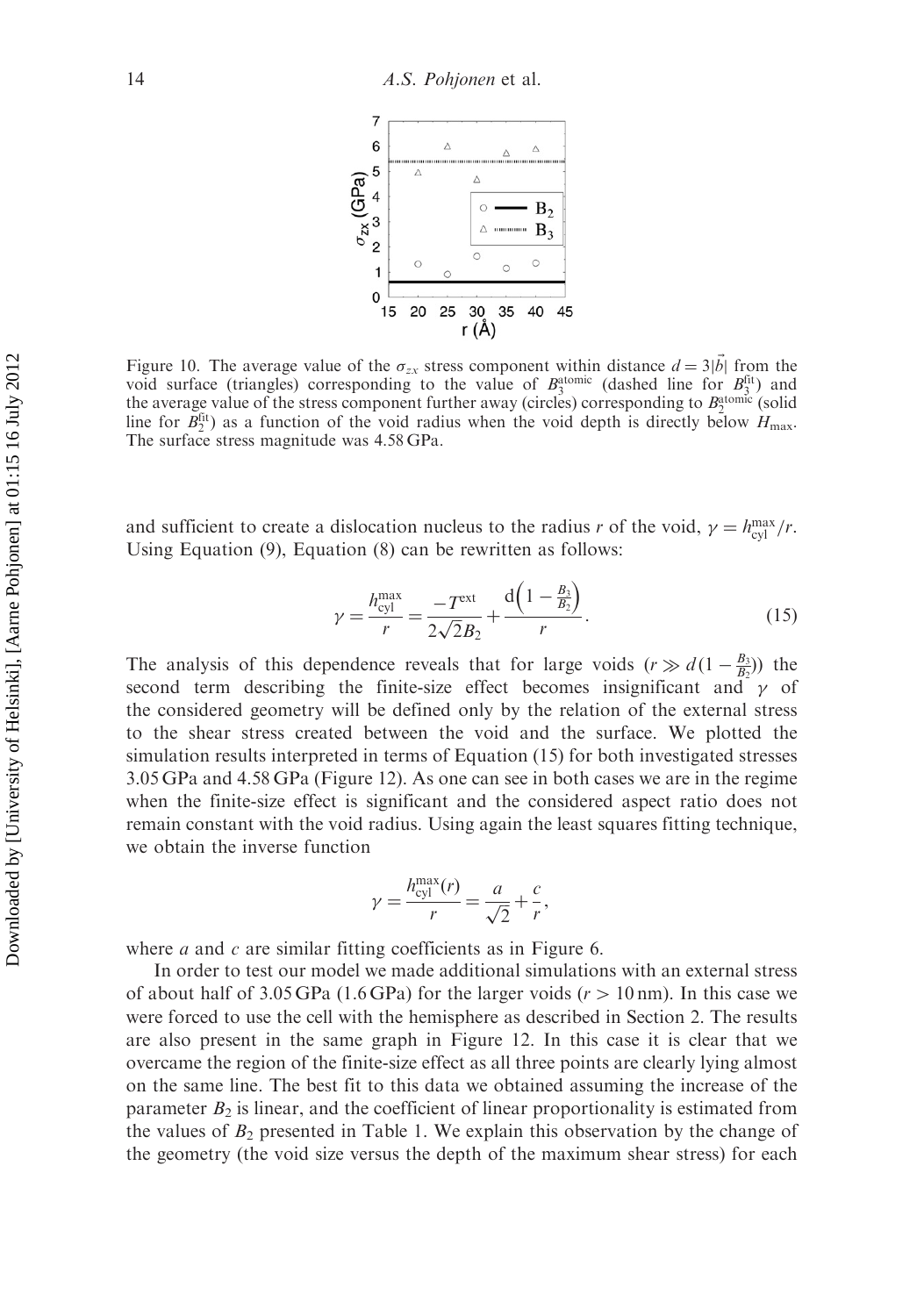

Figure 11. The shape of the tip grown on the surface viewed from above (solid line) is compared to the void shape (dashed line) and to the nucleation rim of radius  $r_{\text{cyl}}$  (dotted line) used in the analytical model.



Figure 12. Aspect ratio  $\gamma$  of the depth of the maximal shear stress sufficient to create a dislocation nucleus and the radius of the void as a function of the void radius. The results are shown for two investigated external stresses 3.05 GPa and 4.58 GPa. The points obtained for the lower stress (1.6 GPa) are added for prediction purposes. The lines are the inverse functions (Equation 15), where a and c are calculated with the parameters  $B_2$  and  $B_3$  from Table 1. The low stress data was fit based on the same value  $B_3$ ;  $B_2$  was increased with the linear proportionality assumed for the increase in  $B_2$  from the higher value ( $B_2$  of external stress (T = 4.58 GPa) to the lower one  $T = 3.05$  GPa) in Table 1 (see text). The horizontal lines on the right side of the figure indicate the corresponding level of  $\gamma^{sat} = a$ , where a is defined in Equation (13).

stress, which will definitely affect the distribution of the stresses between the void and the surface. More information from this graph can be derived on the saturated value of  $\gamma$  denoted as  $\gamma^{\text{sat}}$ , when the scale invariance of the stress distribution holds for a given external stress. This information can be used to estimate the potential risk of the formation of prismatic loops [7] on a void of macroscopic size, which is certainly beyond the range of the atomistic simulations. We emphasize that the model does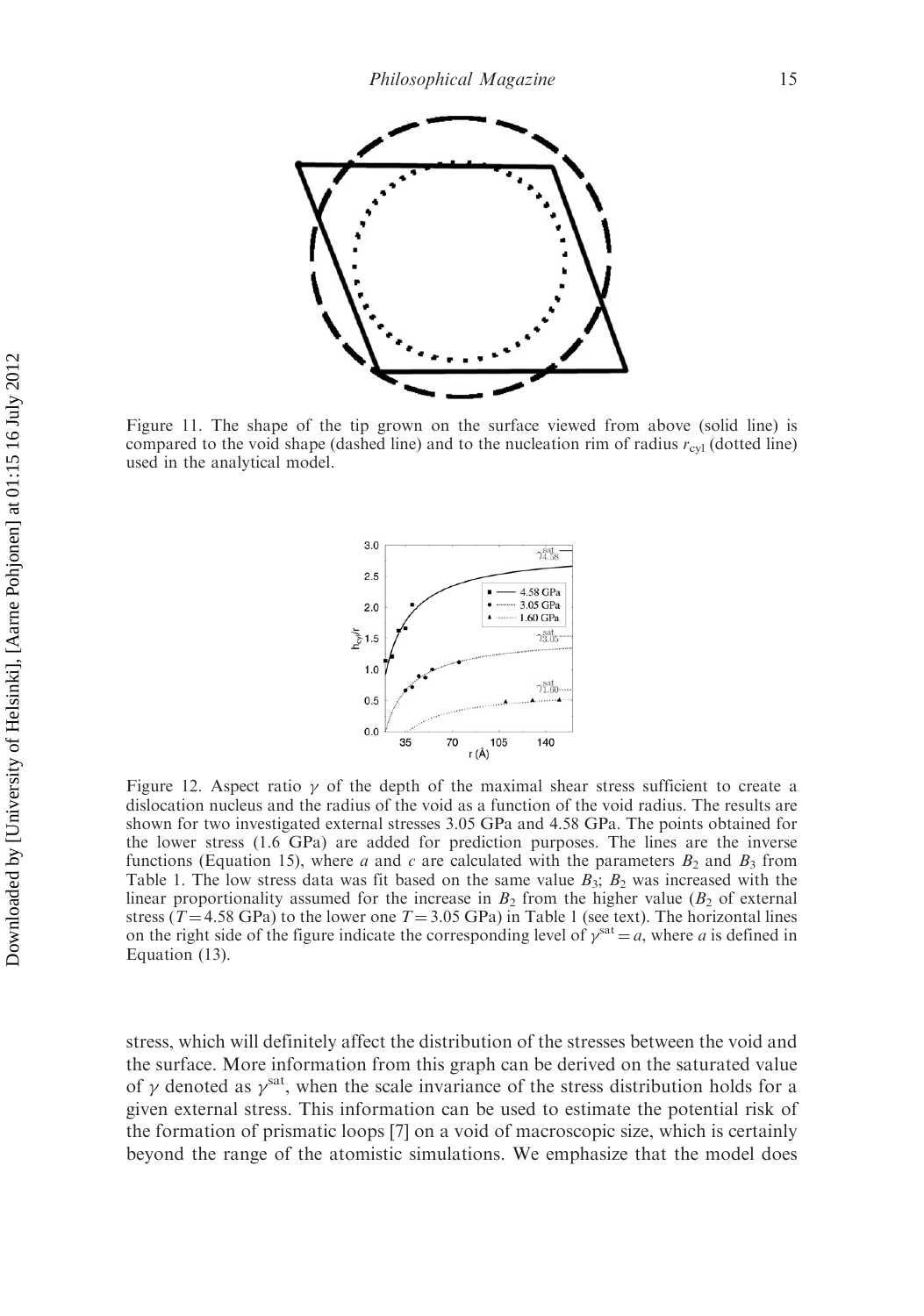not depend directly on the absolute values of the parameters  $B_2$  and  $B_3$ , which were defined in this work based on the atomistic simulations. Using instead the values estimated from the macroscopic considerations in the regime of  $\gamma^{\text{sat}}$ , the model can also be used on macroscopic time scales.

#### 5. Conclusions

We have analyzed the effect of void size on the mechanism that can lead to the growth of a tip on a surface under an electric-field-induced stress. Such a stress can appear on the metal surface as a result of the effect of high electric fields (for instance,  $E \sim 10 \text{ GV/m}$  corresponds to surface stress  $T = 0.9 \text{ GPa}$ ). The mechanism operates via nucleation of dislocations on near-surface voids under static tensile stress exerted on the surface [7]. Here we propose an analytical model to explain the process of tip growth via this mechanism. Based on the model, we give a physical explanation of the coefficients of linearity in the criterion for growth observed earlier [7]. We observed that the dislocations are nucleated on the void during the simulation if the shear stress is concentrated sufficiently near the surface of the void to create a dislocation nucleus. The ratio of the critical depth, where such a nucleus is still created, to the radius of the void defines the geometric aspect ratio  $\gamma$  that gives a high probability of dislocation nucleation for a given stress. We also observed a clear finite-size effect, which decreases the value of  $\gamma$ , and must be taken into account when the size of the void is comparable to the size of the dislocation nucleus. In the when the size of the vold is comparable to the size of the dislocation nucleus. In the macroscopic limit,  $\gamma$  reaches the value  $\gamma^{\text{sat}} = T^{\text{ext}}/2\sqrt{2}\langle\sigma_{zx}\rangle$ , where  $T^{\text{ext}}$  is the external tensile stress on the surface and  $\langle \sigma_{zx} \rangle$  is the average shear stress distributed between the point of  $\sigma_{zx}^{\text{max}}$  on the surface of the void and the surface.

#### Acknowledgments

The authors acknowledge the assistance of the Finnish IT Center for Science CSC. The research leading to these results has received funding from the European Commission under the FP7 Research Infrastructures project EuCARD, grant agreement no. 227579, the Academy of Finland MECBETH project and the Finnish Centre of Excellence in Computational Molecular Science (CMS), financed by The Academy of Finland and the University of Helsinki. This work was partly funded by the European Communities under the Contracts of Association between EURATOM and CCFE, and was carried out within the framework of the European Fusion Development Agreement. The views and opinions expressed herein do not necessarily reflect those of the European Commission. Work at CCFE was partially funded by the RCUK Energy Programme under Grant No. EP/I501045.

#### References

- [1] W. Wuensch, AIP Conf. Proc. 877 (2006) p. 15.
- [2] A. Descoeudres, T. Ramsvik, S. Calatroni, M. Taborelli and W. Wuensch, Phys. Rev. ST Accel. Beams 12 (2009) p.032001.
- [3] N. Holtkamp, Fusion Eng. Design 84 (2009) p.98.
- [4] V. Rohde, Arc surface damage in fusion reactors, in Breakdown Physics Workshop, CERN, 6–7 May 2010.